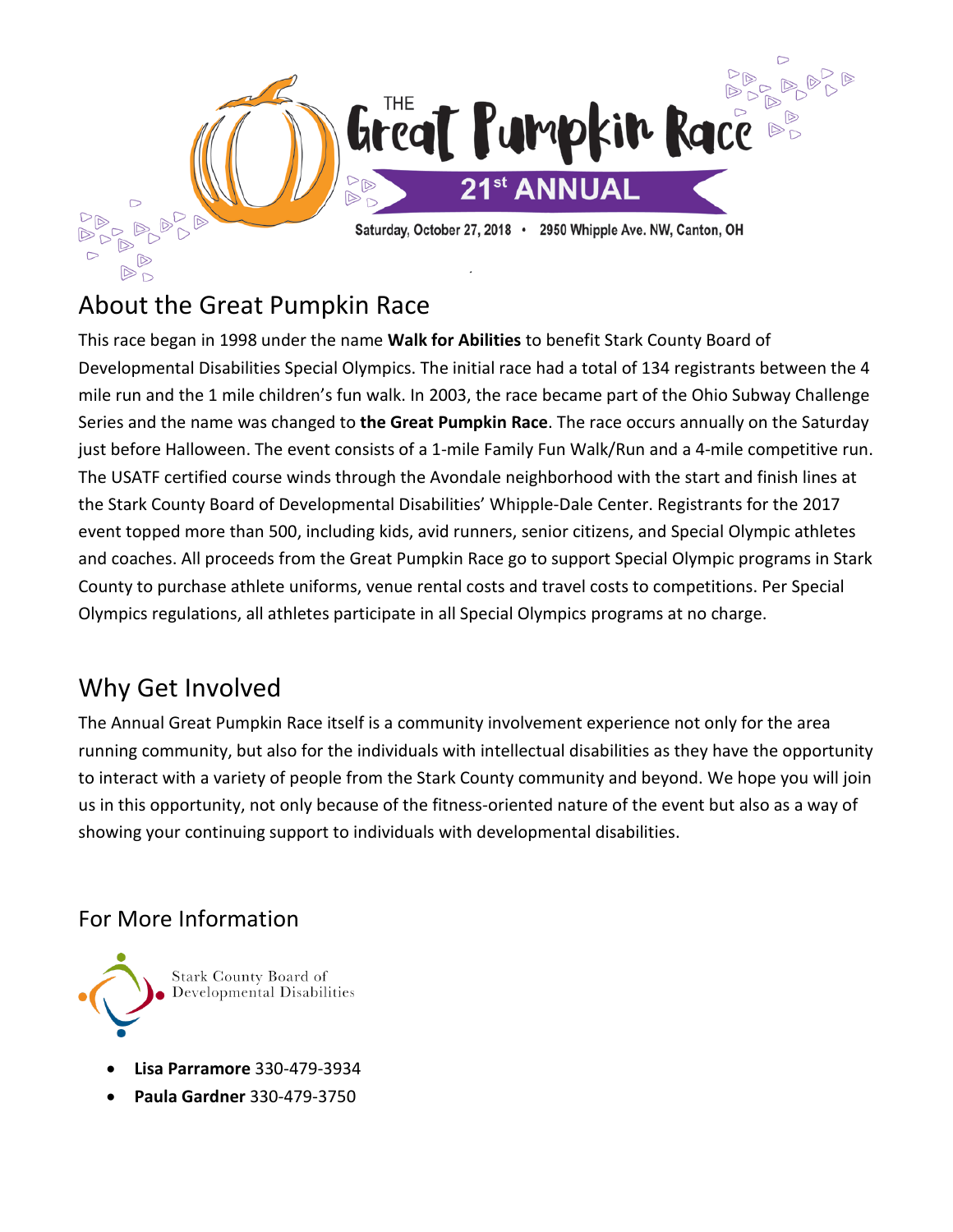# Sponsorship Levels

# *Title (\$5,000 or more):*

- Name on the race (The *Company Name* Great Pumpkin Race); appears on front of t-shirt also
- 10 free race registrations for either the 4-mile or 1-mile event
- Finish line banner with Company name/logo
- Company name on all media announcements, advertisements, race t-shirt and printed materials
- Company name/logo printed on back of Race t-shirt
- Information table about your company day of race
- One insert into race day bags given to every runner to take home

### *Finisher Medal Sponsor (\$3,500):*



**Runners love the Bling!** Each person who crosses either the 1 Mile or 4 Mile finish line will get a FINISHERS MEDAL; design will include the  $21<sup>st</sup>$  Annual Great Pumpkin Race logo and your Company name/logo. Design to be determined; see sample only.

- 6 free race registrations for either the 4-mile or 1-mile event
- Starting line banner with Company name/logo
- Company name on all media announcements, advertisements, race t-shirt and printed materials
- Company name/logo printed on back of Race t-shirt
- Information table about your company day of race
- One insert into race day bags given to every runner to take home

# *Racer Gift Sponsor (\$2,500)*

- 4 free race registrations for either the 4-mile or 1-mile event
- Company name/logo along with Race logo specialty item given as a take home to each runner (ie. Safety runner's bracelet, glow zipper pull) *Race Committee will work with sponsor to design*
- Company name on all media announcements, advertisements, race t-shirt and printed materials
- Company name/logo printed on back of Race t-shirt
- Information table about your company day of race
- One insert into race day bags given to every runner to take home